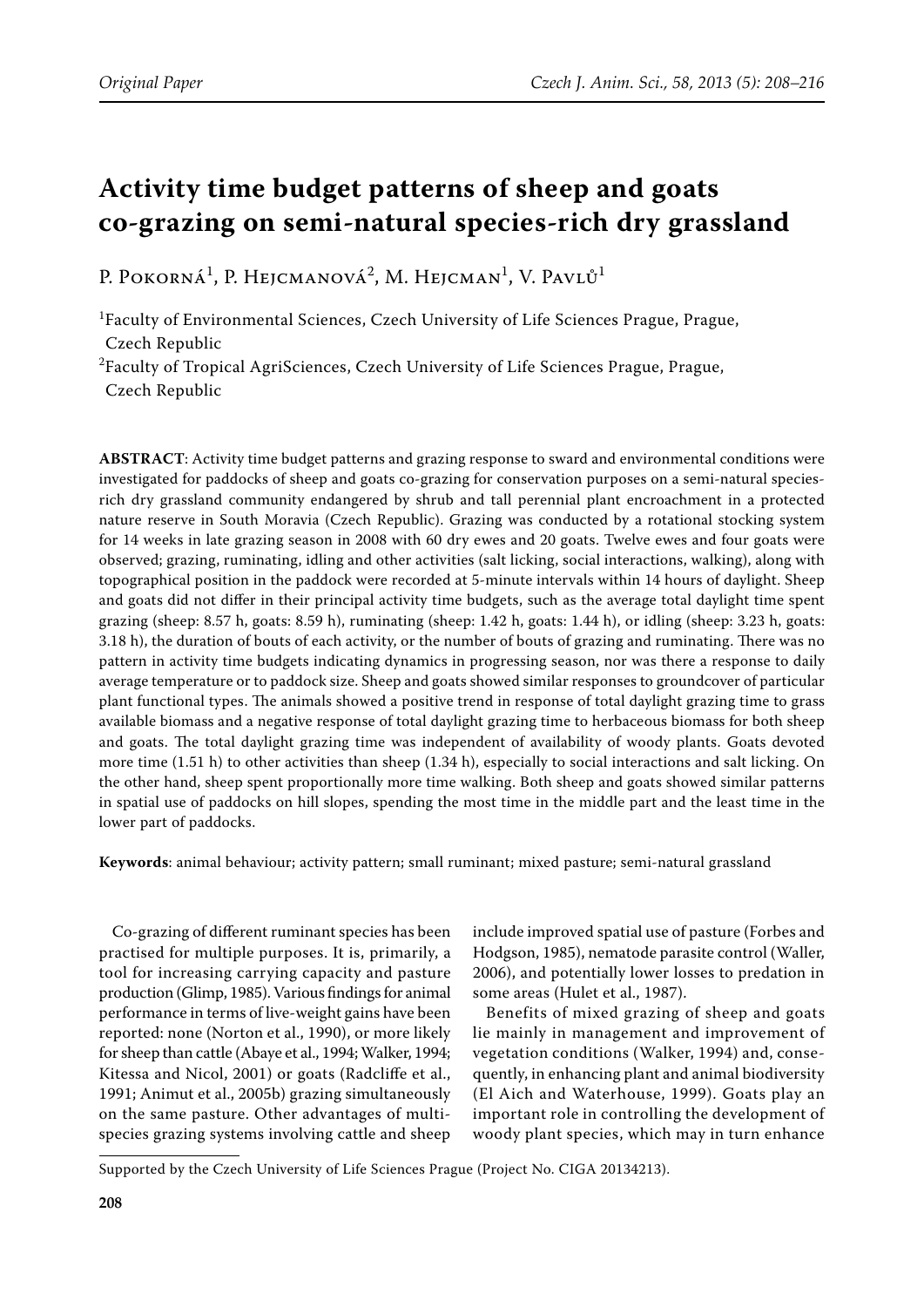the herbaceous cover (Celaya et al., 2007). On the other hand, the expansion of perennial tall grasses or weeds and invasive herbaceous species presents another risk for natural vegetation ecosystems with high species richness. Since sheep have the ability to graze on herbaceous plants that are often toxic to cattle (Hejcman et al., 2008), the co-grazing of sheep and goats is complementary and provides a very efficient tool for the management of dry grasslands (Dostálek and Frantík, 2008).

Sheep and goat behaviour in relation to foraging and diet selection has been widely investigated (Gurung et al., 1994; Hadjigeorgiou et al., 2003; Animut et al., 2005b reviewed by Papachristou et al., 2005). Diurnal patterns in time spent grazing or on other activities were particularly related to seasonal dynamics of forage availability and quality in tropical environments (Kronberg and Malechek, 1997; Ouédraogo-Koné et al., 2006; Sanon et al., 2007) or to different management systems, either on highly productive ryegrass/white clover swards (Penning et al., 1997) or on grass/forb pastures at different stocking rates (Animut et al., 2005a) and with or without food supplement (Animut et al., 2007). Complex behaviour of co-grazing sheep and goats in conservation grazing systems that are not focused on an outcome for animal production has not been investigated. Since the diet composition of sheep and goats may differ in proportions of grass, forbs, and woody plants, differences in activity patterns and grazing strategies between them could be expected.

We investigated, therefore, the activity patterns and strategies of sheep and goats co-grazing for conservation purposes on a semi-natural speciesrich dry grassland community endangered by shrub and tall perennial plant encroachment in a protected nature reserve in South Moravia (Czech Republic). The aims of the study were to investigate (1) differences in particular activities and time budgets between dry ewes and goats, (2) grazing response of dry ewes and goats to sward and environmental conditions, and (3) spatial distribution of dry ewes and goats over paddocks in relation to topography.

# **MATERIAL AND METHODS**

### **Study site**

The study was carried out on species-rich steppe dry grassland in the core of the "Tabulová, Růžový vrch and Kočičí kámen" National Nature Reserve (48°50'N, 16°38'E), 40 km south of Brno, Czech Republic. The total area of the reserve is 109.06 ha, with altitude ranging 350–445 m a.s.l. The locality receives annual rainfall of 571 mm and has an annual mean temperature of 9.6°C. There are two soil types present: rendzina and chernozem. The grazing area is species-rich dry grassland with a mosaic of vegetation: *Festucion valesiacae*  (dominated by *Carex humilis* and *Aster linosyris*) on the southward slope of the hill, *Cirsio-Brachypodion pinnati* (dominated by *Bromus erectus* and *Brachypodium pinnatum*) on the lower slopes, and *Berberidion* dominated by scrubs *Crataegus monogyna, Prunus mahaleb*, and *P. spinosa*, which indicate abandoned pastures in the area (Chytrý et al., 2001).

# **Design of the experiment and investigated animals**

The experiment was conducted late in the grazing season, from August 7<sup>th</sup> until September 28<sup>th</sup>, 2008. There were 14 paddocks in the study area, ranging 0.33–0.74 ha with varying terrain topography and slopes (Table 1, Figure 1). Each paddock was grazed by the animals for 3–6 days. The herd of grazing animals consisted of 60 ewes and 20 goats of different breeds. 20% of the animals, namely twelve ewes (breeds: 1 East Friesian, 1 Improved Valachian, 1 Cigaya, 2 Romney Marsh, 1 Merinolandschaf, 1 Sumava) and four goats (breeds: 2 White Shorthair, 1 Alpine, 1 Brown Shorthair × White Shorthair), were selected for observation and individually marked for identification. Before the start of the experiment, the animals were in a rotational stocking system on similar sward and under similar grazing management conditions.

#### **Data collection**

A plant species composition survey had been performed one day before animal behaviour data were collected in each paddock. All plant species were recorded and a visual estimate of the percentage cover of individual species in all height classes was made separately, according to the seven-degree Braun-Blanquet scale (Mueller-Dombois and Ellenberger, 1974). The nomenclature used for plant species identification followed Kubát et al. (2002).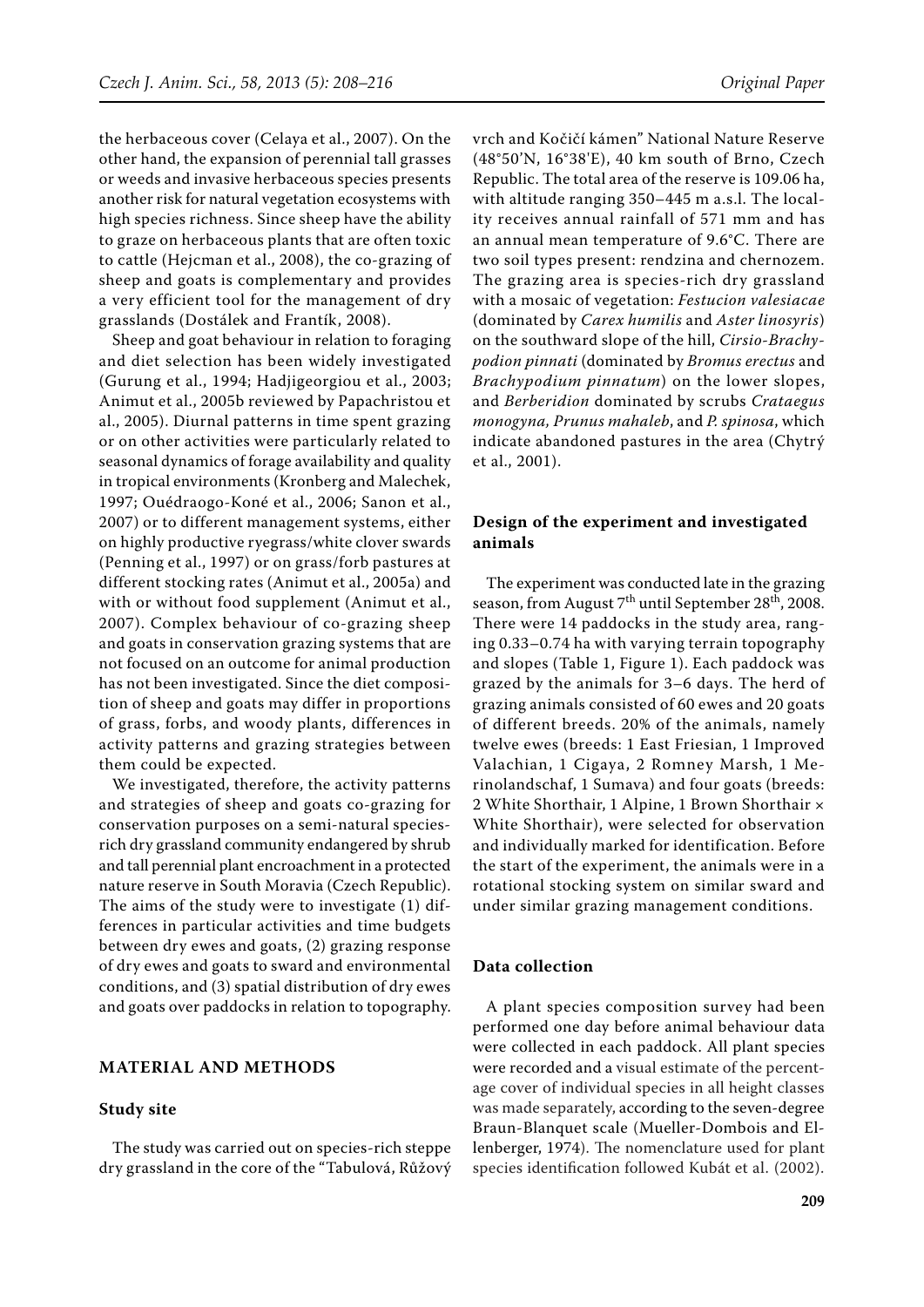

Figure 1. Location of the study site in the Czech Republic (**a**), distribution of paddocks over the area (**b**), sheep and goats co-grazing dry grassland (**c**)

With respect to animal grazing competence and the availability of the sward to animals, the following three relevant plant functional types were determined: grasses, forbs, and shrubs. The tree layer (> 3 m) was not available to animals as a food resource.

Behavioural pattern data on marked animals were always collected on the second day after the animals were moved to the paddock, for all fourteen paddocks. Direct observation of each marked animal was performed by scan-sampling at 5-minute intervals from 6:00 a.m. to 8:00 p.m. A total of 169 records per animal in one observation day were carried out. The principal activities of sheep and goats were grazing, ruminating, and idling; other behaviour included drinking, salt licking, comfort behaviour, social interaction, walking, and excretion. Grazing was defined as direct forage intake, including biting, chewing, and ingestion. Ruminating was defined as chewing the cud in a lying or standing position. Idling involved lying or standing without any activity. Air temperature was recorded at 1-hour intervals. Each paddock was divided horizontally on three levels: upper, middle, and lower slope (slopes for each paddock are given in Table 1). The position of the animals in the paddock was recorded with each behaviour record.

# **Data analyses**

To investigate the activity time budget pattern, we used three indicators: total time spent on a particular activity during daylight (14 h), activity bout (defined as an uninterrupted sequence of a particular activity (Lehner, 1996)), and bout frequency for each activity (number of bouts within 14 h of observation). For repeated (within-subject) measures, the General Linear Models (GLM) Procedures were used. The behavioural variables were total daylight time spent grazing, ruminating, idling, and other activities, and bout duration and bout frequency for grazing, ruminating, idling, and other activities. The difference between sheep and goats and the effect of paddock (categorical predictors) were investigated. To reveal significant differences between tested effects, all the analyses were followed by Tukey's HSD post hoc test.

Proportions of time spent by goats and sheep on each particular activity – walking, drinking,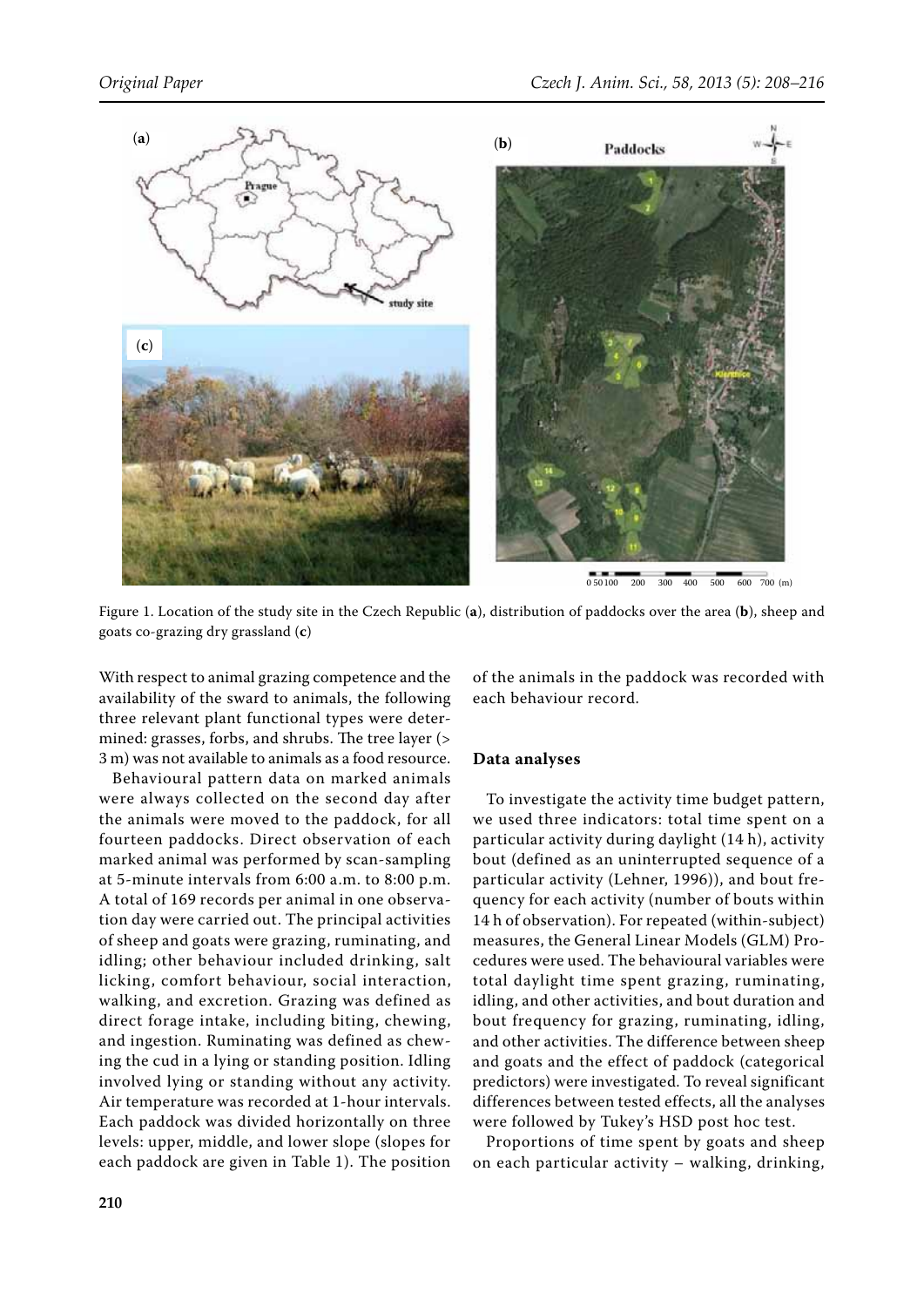| Paddock                             | T    | 2        | 3    | 4            | 5    | 6    | 7        | 8    | 9    | 10   | 11   | 12   | 13   | 14   |
|-------------------------------------|------|----------|------|--------------|------|------|----------|------|------|------|------|------|------|------|
| Area (ha)                           | 0.52 | 0.56     | 0.33 | 0.54         | 0.50 | 0.74 | 0.44     | 0.42 | 0.65 | 0.50 | 0.49 | 0.48 | 0.56 | 0.49 |
| Slope $(\%)$                        | 15.9 | 24       | 14.5 | 14.6         | 11   | 12.4 | 16.2     | 10.6 | 8.3  | 12.8 | 15.9 | 28.7 | 20.3 | 19.3 |
| Daily temperature $(^{\circ}C)$     | 24   | 20       | 21   | 22           | 24   | 20   | 20       | 13   | 15   | 14   | 9    | 11   | 12   | 12   |
| Cover of plant functional types (%) |      |          |      |              |      |      |          |      |      |      |      |      |      |      |
| Grass                               | 86   | 75       | 78   | 88           | 89   | 58   | 78       | 40   | 45   | 40   | 71   | 50   | 85   | 49   |
| Forbs                               | 23   | 14       | 1    | 6            | 4    | 27   | 9        | 19   | 12   | 15   | 14   | 9    | 9    | 11   |
| Shrubs $< 1$ m tall                 | 10   | 3        | 13   | 8            | 5    | 15   | 13       | 38   | 46   | 46   | 13   | 40   | 5    | 35   |
| Shrubs 1-3 m tall                   | 24   | 25       | 15   | 19           | 29   | 39   | 24       | 30   | 41   | 18   | 10   | 45   | 15   | 54   |
| Trees                               | 5    | $\Omega$ | 65   | $\mathbf{0}$ | 2.5  | 2.6  | $\Omega$ | 2.5  | 5    | 2.5  | 7.5  | 2.5  | 2.5  | 2.5  |

Table 1. Environmental characteristics and total cover of plant functional types in each paddock

salt licking, comfort behaviour, and social interactions – and at particular positions in the paddock (upper, middle, and lower) were tested by goodness-of-fit tests using contingency tables. The response of the total daily grazing time of dry ewes and goats to cover of particular plant functional types and to environmental conditions such as average daily temperature and paddock area were tested by linear regression. All behaviour data were analyzed using the STATISTICA 9.1 package (StatSoft, Tulsa, USA).

## **RESULTS**

A total of 140 plant species were recorded in the area of fourteen established paddocks. The dominant species included *Arrhenatherum elatius*, *Brachypodium pinnatum*, *Bromus erectus*, *Centaurea scabiosa*, *Fragaria viridis*, *Scabiosa ochroleuca*, *Prunus mahaleb, Rosa canina*, and *Crataegus monogyna*. The total proportion of plant species within functional types over the whole grazing area was: grasses 18%, forbs 68%, shrubs 6%, and trees 8%. However, grasses and shrubs constituted the most available biomass in the sward (Table 1).

The complete results for the activity time budget pattern are given in Table 2. Sheep and goats did not differ in their principal activity time budgets, such as average total daylight time spent grazing, ruminating or idling, the duration of bouts of each activity, or the number of grazing and ruminating bouts. However, there was a difference in the number of idling bouts: sheep had a higher rate of idling bouts than goats  $(F_{(1.196)} = 5.09, P = 0.025)$ . Sheep and goats differed in their ruminating time spent in lying or standing positions ( $\chi^2 = 4.68$ ,

 $df = 1, P = 0.031$ . Sheep spent 48.3% of ruminating time lying and 51.7% standing  $(n = 2491)$ , while goats ruminated 52.6% lying and 47.4% standing  $(n = 865)$ . On the other hand, the animals spent their idling time in similar proportions ( $\chi^2$  = 0.34,  $df = 1, P = 0.55$ ; sheep rested 49.1% lying and 50.9% standing (*n* = 7606), while goats 48.4%lying and 51.7% standing (*n* = 2460).

Sheep and goats also differed in total time daily devoted to other activities  $(F_{(1.196)} = 23.16, P <$ 0.001). Goats spent longer time on other activities than sheep and differed also in the proportional occurrence of each "other activity" ( $\chi^2$  = 21.97,  $df = 4, P < 0.001$ ), namely, goats spent more time

Table 2. Activity time budgets of co-grazing goats and sheep during 14 h of daylight

|                               | Goats             |      | Sheep             |      |  |  |
|-------------------------------|-------------------|------|-------------------|------|--|--|
|                               | mean              | S.E. | mean              | S.E. |  |  |
| Total daylight time (h)       |                   |      |                   |      |  |  |
| Grazing                       | 8.59 <sup>a</sup> | 6.0  | 8.57 <sup>a</sup> | 3.1  |  |  |
| Ruminating                    | $1.44^a$          | 2.7  | $1.42^a$          | 1.7  |  |  |
| Idling                        | 3.18 <sup>a</sup> | 3.7  | $3.23^{\rm a}$    | 2.8  |  |  |
| Other activities              | 1.51 <sup>a</sup> | 3.3  | 1.34 <sup>b</sup> | 2.0  |  |  |
| <b>Behaviour sequence</b> (h) |                   |      |                   |      |  |  |
| Grazing bout                  | $1.43^a$          | 2.8  | 1.39 <sup>a</sup> | 1.7  |  |  |
| Ruminating bout               | $0.18^{a}$        | 0.5  | $0.18^{a}$        | 0.3  |  |  |
| Idling bout                   | $0.22^{\rm a}$    | 0.7  | 0.21 <sup>a</sup> | 0.4  |  |  |
| Number of bouts               |                   |      |                   |      |  |  |
| Grazing                       | 5.2 <sup>a</sup>  | 0.15 | 5.4 <sup>a</sup>  | 0.09 |  |  |
| Ruminating                    | 4.3 <sup>a</sup>  | 0.12 | 4.3 <sup>a</sup>  | 0.08 |  |  |
| Idling                        | 6.2 <sup>a</sup>  | 0.19 | 6.6 <sup>b</sup>  | 0.11 |  |  |

a,b<sub>si</sub>gnificant differences ( $P < 0.05$ ) between goats and sheep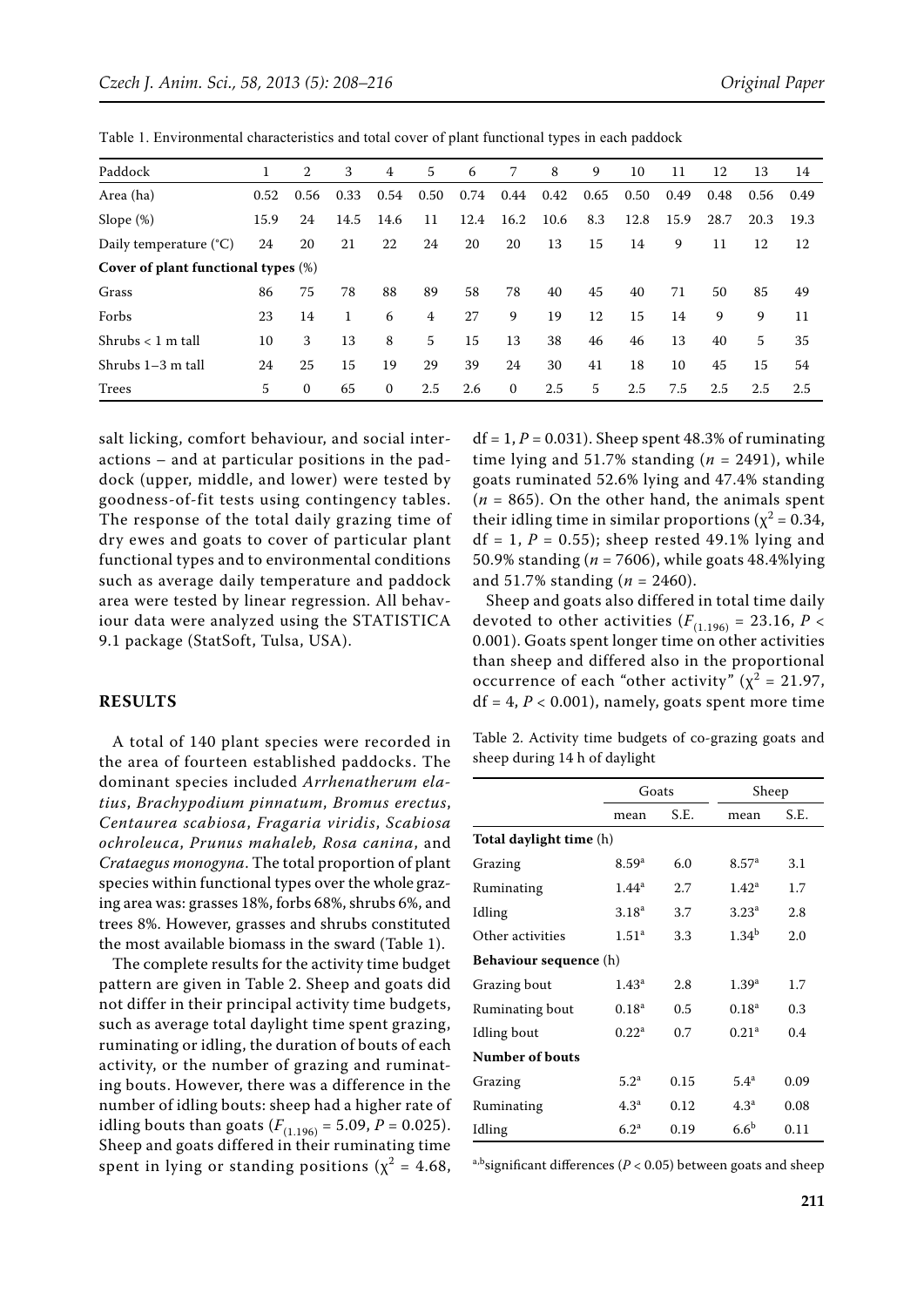| $(y^2 = 21.97, df = 4, P < 0.001)$ |                   |                   |  |  |  |
|------------------------------------|-------------------|-------------------|--|--|--|
|                                    | Goats             | Sheep             |  |  |  |
| Walking                            | $36.5^{\circ}$    | 40.8 <sup>b</sup> |  |  |  |
| Drinking                           | 11.3 <sup>a</sup> | 12.9 <sup>a</sup> |  |  |  |
| Comfort                            | $20.5^{\circ}$    | $21.4^a$          |  |  |  |
| Social interactions                | 17.8 <sup>a</sup> | 14.8 <sup>b</sup> |  |  |  |
| Salt licking                       | 13.9 <sup>a</sup> | $10.1^{\rm b}$    |  |  |  |
| Activities in total                | 100               | 100               |  |  |  |
| Number of records                  | 1187              | 3044              |  |  |  |

Table 3. Proportion of time (%) spent on each activity  $\binom{2}{3}$  and  $\binom{3}{4}$  and  $\binom{3}{4}$  and  $\binom{3}{4}$  $(2)$ 

a,b<sub>si</sub>gnificant differences ( $P < 0.05$ ) between goats and sheep

on social interactions and salt licking, while sheep spent more time walking (Table 3).

Both sheep and goats showed similar patterns in spatial use of paddocks on hill slopes, spending the most time in the middle part and the least time in the lower part of the paddock (Table 4). There was,

Table 4. Proportion of time (%) spent by goats and sheep in upper, middle, and lower parts of the paddocks ( $\chi^2$  = 11.85,  $df = 2, P = 0.003$ 

|                     | Goats             | Sheep             |
|---------------------|-------------------|-------------------|
| Upper part          | 39.3 <sup>a</sup> | $37.3^{\rm b}$    |
| Middle part         | $45.0^a$          | 46.5 <sup>b</sup> |
| Lower part          | 15.7 <sup>a</sup> | $16.2^{\rm a}$    |
| Activities in total | 100               | 100               |
| Number of records   | 9464              | 28392             |

a,b<sub>si</sub>gnificant differences ( $P < 0.05$ ) between goats and sheep

however, a significant difference between sheep and goats regarding the time spent in the upper and middle parts of the paddock. The upper part was used more by goats than sheep, whereas the middle part was used more by sheep than goats  $(\chi^2 = 11.85, df = 2, P = 0.003).$ 



Figure 2. Total daylight time spent grazing (**a**), ruminating (**b**), idling (**c**), and on other activities (**d**) \*significant differences between sheep and goats at a given paddock at *P* < 0.05 vertical bars represent standard error of the mean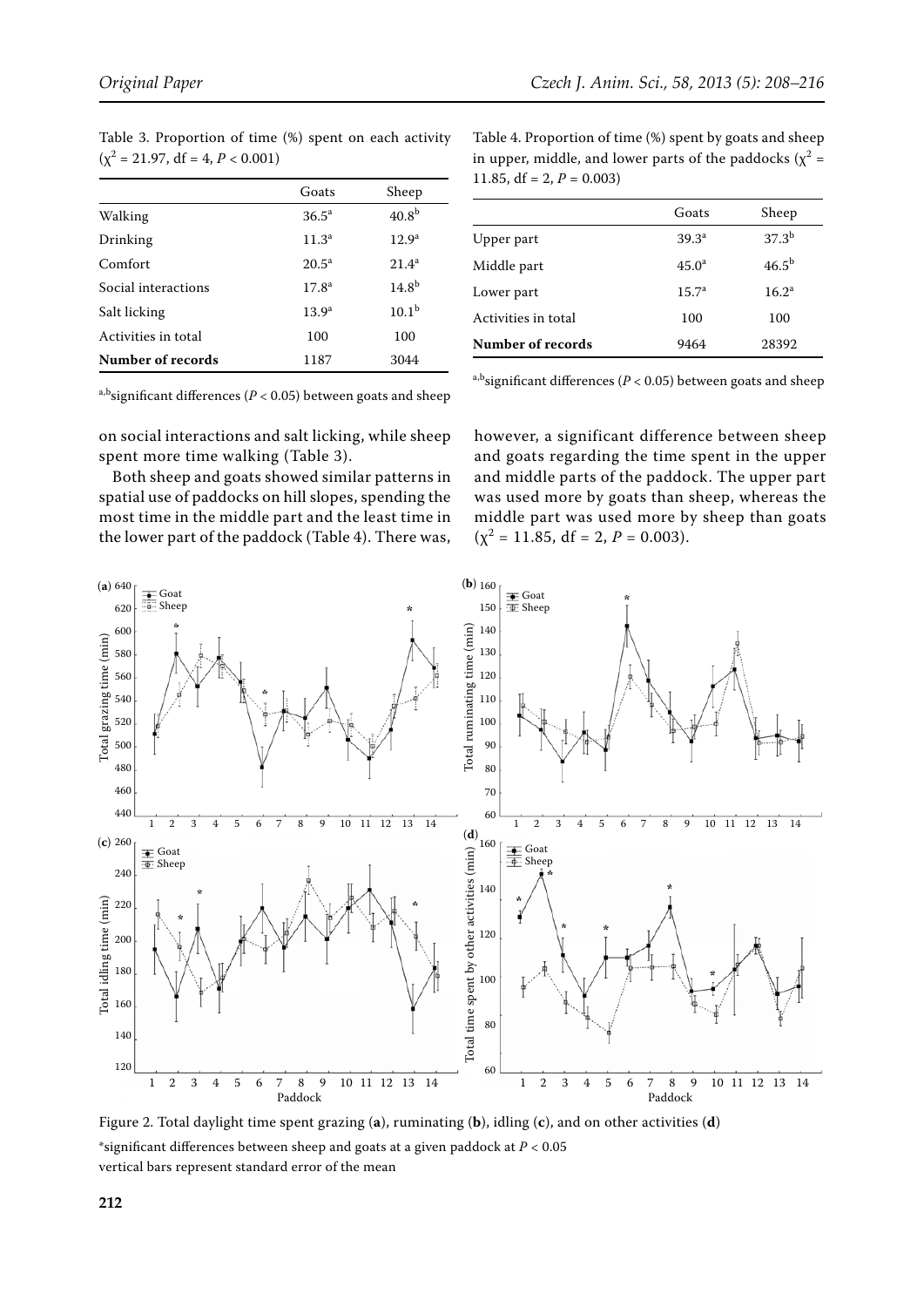

Figure 3. Response of total daylight grazing time of sheep and goats to cover of plant functional types: grasses (**a**), forbs (**b**), shrubs (**c**)

The activity daytime budgets were different among paddocks (for all activities *P* < 0.001) but similar for sheep and goats, with the exception of paddocks 2, 3, 6, and 13 (Figure 2). There was, however, no behavioural pattern indicating the progressing season. There was no relationship between total time spent on particular activities and average daily temperature (for all analyses *P* >

0.05 and  $r^2$  < 0.05) or area of the paddock (for all analyses  $P > 0.05$  and  $r^2 < 0.02$ ).

Sheep and goats showed similar responses to cover of particular plant functional types. Total grazing time for both sheep and goats was positively correlated to grass cover and negatively correlated to forbs cover in paddocks, while there was no relation to shrub cover (Figure 3).

## **DISCUSSION**

The total daylight grazing, ruminating, and idling times for sheep and goats on dry grassland plant communities were similar and corresponded more or less to activity times recorded on other types of pastures (Kronberg and Malechek, 1997; Animut et al., 2005a, 2007). No difference was found in activity bout patterns between sheep and goats, although sheep with a higher portion of grass and forbs in their diet (Hejcmanová, unpublished data) could have longer grazing bouts with a lower rate during the day in contrast to browse foraging patterns assuming shorter and more frequent bouts (Hofmann, 1989). Similarity in complete grazing patterns (total grazing times, bout duration, and number of bouts) for sheep and goats, implying also similarity in their ruminating and idling patterns, suggests that co-grazing sheep and goats on species-rich sward had similar daily biorhythm. Their behaviour differed only in some paddocks. Conspicuously lower total daily grazing time for goats and their higher ruminating and idling in paddock 6, and this not only in comparison to sheep but also in comparison to other paddocks in general, indicate that goats responded thereby to the sward offering the highest proportion of forbs and high proportion of shrubs. In paddocks 2 and 13 goats showed the highest total grazing time, without any remarkable change in ruminating times, but at the expense of resting. Additionally, with a relatively high proportion of other activities, this indicates that activities were not driven only by diet offer with high proportion of grasses in these paddocks, but also by other factors, namely by slopes. Slopes may serve as a sort of environment enrichment and thus enhance more active exploitation of paddocks' space.

Domestic herbivores prefer species-rich swards as they can obtain greater benefit through enhanced daily nutrient intake (Wang et al., 2010). Different plant functional types represent forage of differ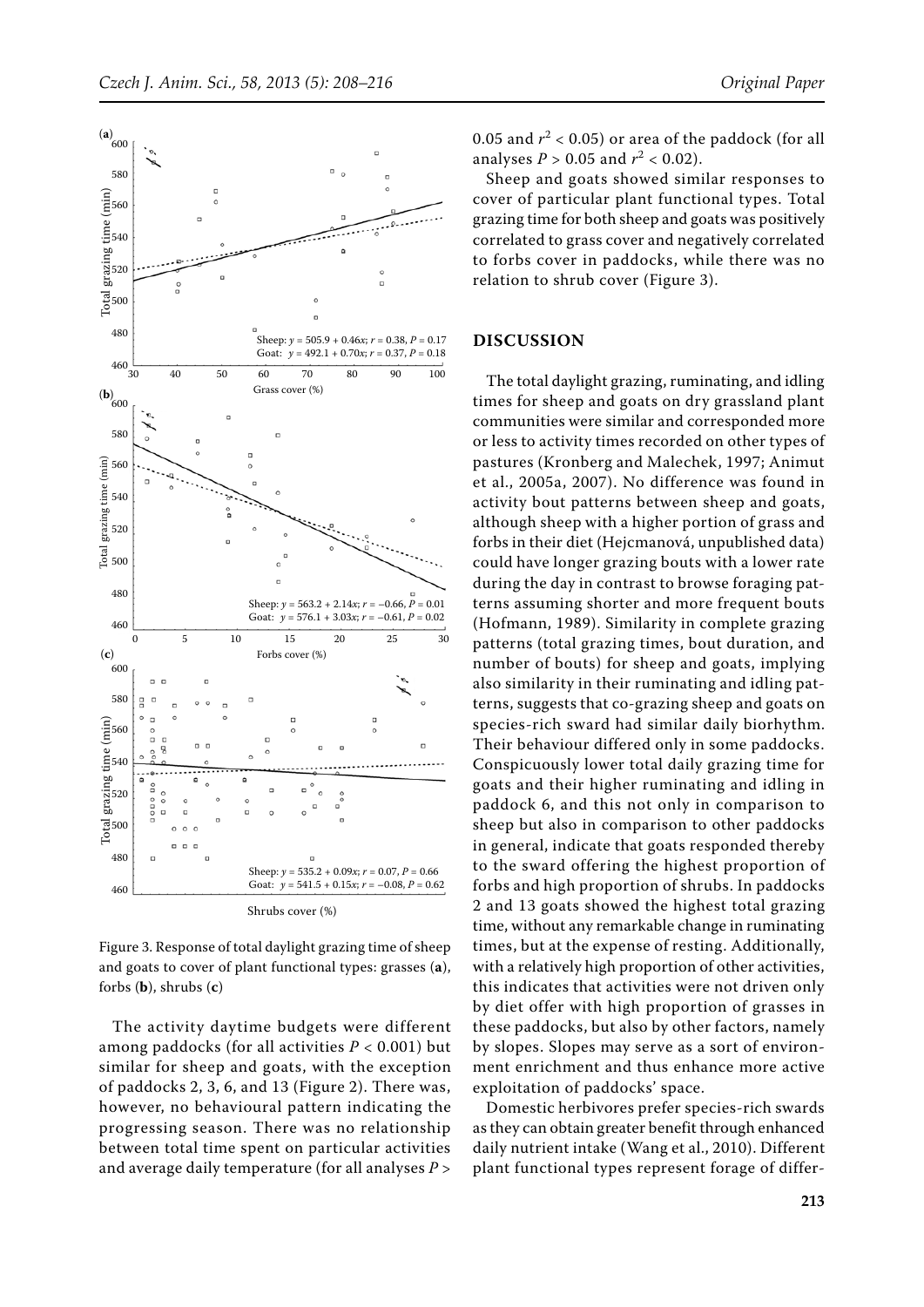ent nutritional value and act complementarily in animal diet selection. The available biomass of grasses, forbs, or woody plants thus influences the voluntary forage intake. The negative response of total daylight grazing time, one of elements determining daily forage intake (Forbes, 1988), to herbaceous biomass may indicate that animals are able to satisfy their food requirements in shorter time, for instance via larger bite size on forbs in comparison to grasses. The total daylight grazing time was independent of the availability of woody plants. Penning et al. (1997) reported opposite relations of total daylight grazing time for sheep and goats and suggested that total grazing time is determined not only by availability but also by animal preferences for, and exploitation of, particular diet items. These relationships are more pronounced on heterogeneous species-rich than on homogeneous low-species swards (Baumont et al., 2000; Dumont et al., 2005).

There were no other factors affecting grazing or other behaviour patterns. There was a lack of seasonal dynamics in grazing patterns, most likely due to starting grazing late in vegetation season when plants in the sward were already in late phenological stages, since the vegetation was not previously grazed (Kleinebecker et al., 2011). There was no effect of paddock size on behaviour pattern. Indeed, the areas of particular paddocks did not differ enough to significantly alter the stocking rate among paddocks, hence there was no effect of paddock area on activity pattern. Average daily temperature also had no effect on total daily time spent on particular activities, although higher temperatures affect daily activity patterns, including foraging times, in other herbivores, for instance antelopes (Owen-Smith, 1998) or cattle (Hejcmanová et al., 2009).

The difference between sheep and goat behaviour was manifested particularly in other activities, as similarly reported, but without more detail, by Kronberg and Malechek (1997). For instance, goats used licks containing salt and micro-elements (Na, Mg, Ca, Zn, Se, Mn, Fe, Co) more frequently than sheep. This suggests that goats ingested a lower quality diet than sheep, hence they had higher need for nutrients or micro-elements, which help animals to cope with lower palatability of forage or plant toxins (Provenza et al., 2003).

Walking of animals over the pasture area has been considered in many studies as a determinant of energy expenditure (Lin et al., 2011) or

as an indicator of spatio-temporal use of pasture (Gipson et al., 2003; Schlecht et al., 2006). It is not, however, possible to make any generalizations, either due to inconsistent values for sheep and goats or due to different methods used for measuring (Animut and Goetsch, 2008). In our case, goats spent less time walking than sheep, probably because they perceived browse plants as a discrete food resource (a "patch"), and animals do not walk away from a shrub or tree until they deplete it and they readily perceive another item nearby. On the other hand, grasses and forbs are continuously distributed food resources over the paddock and sheep are prepared to walk towards their preferred forage (Dumont et al., 1998).

Goats displayed more social interactions than sheep, despite sheep maintaining visual and body contact with companions and generally having closer inter-individual distances (Arnold and Dudzinski, 1978; Bøe et al., 2006; Andersen and Bøe, 2007). The high rate of social interactions among goats probably reflects evolutionary adaptation to competition for access to food resources, namely browse plants which might be more scattered than grass and forbs. This could be particularly apparent when animals are herded in a limited area of enclosed paddock.

The spatial use of paddocks by animals may be influenced by the distribution of forage resources (Gipson et al., 2003; Schlecht et al., 2006) or by resting or watering places (Andersen and Bøe, 2007; Jørgensen et al., 2011); however, in hilly areas, spatial use is related to anti-predator strategy (Carr et al., 2007). Goats and sheep spent more time in the upper and/or in the middle part of paddocks on slopes, but were rarely on the lower part, as similarly reported by Hejcman et al. (2008). Being on the upper part of the slope may help detect potential oncoming predators more easily and facilitate escape.

We can conclude that behaviour of sheep and goats co-grazing on dry species-rich grassland for conservation purposes may not vary in their principal activities. They are however responsive to plant functional types available in the sward and to other environmental factors on pasture which should be taken into account for effective grazing along with respect to animals' natural behaviour.

## **Acknowledgement**

We are highly indebted to Igor Janás for providing the animals for observation and to Alena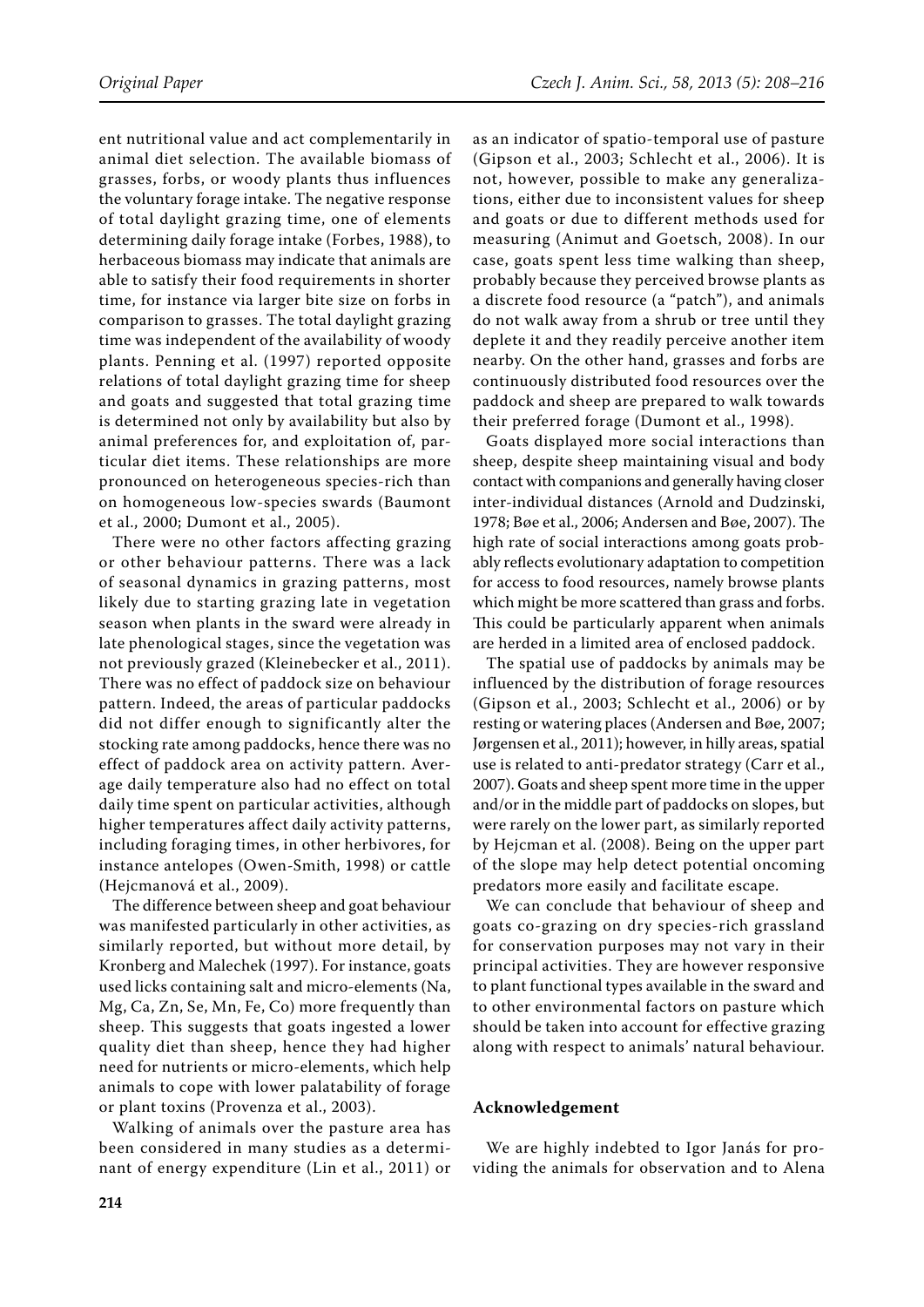Sládková, Hana Malinová, Jana Kopřivová, Pavla Vachová, Petra Rydigerová, and Vojtěch Sedláček for assistance with data collection.

## **REFERENCES**

- Abaye A.O., Allen V.G., Fontenot J.P. (1994): Influence of grazing sheep and cattle together and separately on animal performance and forage quality. Journal of Animal Science, 72, 1013–1022.
- Andersen I.L., Bøe K.E. (2007): Resting pattern and social interactions in goats – the impact of size and organisation of lying space. Applied Animal Behaviour Science, 108, 89–103.
- Animut G., Goetsch A.L. (2008): Co-grazing of sheep and goats: benefits and constraints. Small Ruminant Research, 77, 127–145.
- Animut G., Goetsch A.L., Aiken G.E., Puchala R., Detweiler G., Krehbiel C.R., Merkel R.C., Sahlu T., Dawson L.J., Johnson Z.B., Gipson T.A. (2005a): Grazing behavior and energy expenditure by sheep and goats co-grazing grass/ forb pastures at three stocking rates. Small Ruminant Research, 59, 191–201.
- Animut G., Goetsch A.L., Aiken G.E., Puchala R., Detweiler G., Krehbiel C.R., Merkel R.C., Sahlu T., Dawson L.J., Johnson Z.B., Gipson T.A. (2005b): Performance and forage selectivity by sheep and goats co-grazing grass/ forb pastures at three stocking rates. Small Ruminant Research, 59, 203–215.
- Animut G., Goetsch A.L., Aiken G.E., Puchala R., Detweiler G., Krehbiel C.R., Merkel R.C., Sahlu T., Dawson L.J. (2007): Effects of pasture inclusion of mimosa on growth by sheep and goats co-grazing grass/forb pastures. Journal of Applied Animal Research, 31, 1–10.
- Arnold G.W., Dudzinski M.L. (1978): Ethology of Freeranging Domestic Animals (Developments in Animals and Veterinary Sciences). Elsevier Scientific Publishing Co., the Netherlands.
- Baumont R., Prache S., Meuret M., Morand-Fehr P. (2000): How forage characteristics influence behaviour and intake in small ruminants: a review. Livestock Production Science, 64, 15–28.
- Bøe K.E., Berg S., Andersen I.L. (2006): Resting behaviour and displacements in ewes – effects of reduced lying space and pen shape. Applied Animal Behaviour Science, 98, 249–259.
- Carr N.L., Rodgers A.R., Walshe S.H. (2007): Caribou nursery site habitat characteristics in two northern Ontario parks. Rangifer, 17, 167–179.
- Celaya R., Martinez A., Osoro K. (2007): Vegetation dynamics in Cantabrian heathlands associated with improved

pasture areas under single or mixed grazing by sheep and goats. Small Ruminant Research, 72, 165–177.

- Chytrý M., Kučera T., Kočí T. (eds) (2001): Habitat Catalogue of the Czech Republic. Agentura ochrany přírody a krajiny, Prague, Czech Republic. (in Czech)
- Dostálek J., Frantík T. (2008): Dry grassland plant diversity conservation using low-intensity sheep and goat grazing management: case study in Prague (Czech Republic). Biodiversity Conservation, 17, 1439–1454.
- Dumont B., Dutronc A., Petit M. (1998): How readily will sheep walk for a preferred forage? Journal of Animal Science, 76, 965–971.
- Dumont B., Prache S., Carrère P., Boissy A. (2005): How do sheep exploit pastures? An overview of their grazing behaviour from homogeneous swards to complex grasslands. Options Méditerranéennes, Series A, 74, 317–328.
- El Aich A., Waterhouse A. (1999): Small ruminants in environmental conservation**.** Small Ruminant Research, 34, 271–287.
- Forbes T.D.A. (1988): Researching the plant-animal interface: the investigation of ingestive behaviour in grazing animals. Journal of Animal Science, 66, 2369–2379.
- Forbes T.D.A., Hodgson J. (1985): The reaction of grazing sheep and cattle to the presence of dung from the same or the other species. Grass and Forage Science, 40, 177–182.
- Gipson T.A., Villaquiran M., Joseph J., Goetsch A.L. (2003): Spatial-temporal relationships of grazing goats and sheep and their guardian dog monitored by global positioning system collars. Journal of Animal Science, 81, 326.
- Glimp H.A. (1985): Multispecies grazing in the Atlantic coast and northeast regions. In: Baker F.H., Jones R.K. (eds): Proceedings of a Conference on Multispecies Grazing, June 25th–28th 1985. Winrock International Institute for Agricultural Development, Morrilton, USA, 51–53.
- Gurung N.K., Jallow O.A., McGregor B.A., Watson M.J., McIlroy B.K.M.H. (1994): Complementary selection and intake of annual pastures by sheep and goats. Small Ruminant Research, 14, 185–192.
- Hadjigeorgiou I.E., Gordon I.J., Milne J.A. (2003): Comparative preference for sheep and goats for Graminaea forages varying in chemical composition. Small Ruminant Research, 49, 147–156.
- Hejcman M., Žáková I., Bílek M., Bendová P., Hejcmanová P., Pavlů V., Stránská M. (2008): Sward structure and diet selection after sheep introduction on an abandoned grassland in the Giant Mts., Czech Republic. Biologia, 63, 506–514.
- Hejcmanová P., Stejskalová M., Pavlů V., Hejcman M. (2009): Behavioural patterns of heifers under intensive and extensive continuous grazing on species-rich pasture in the Czech Republic. Applied Animal Behaviour Science, 117, 137–143.